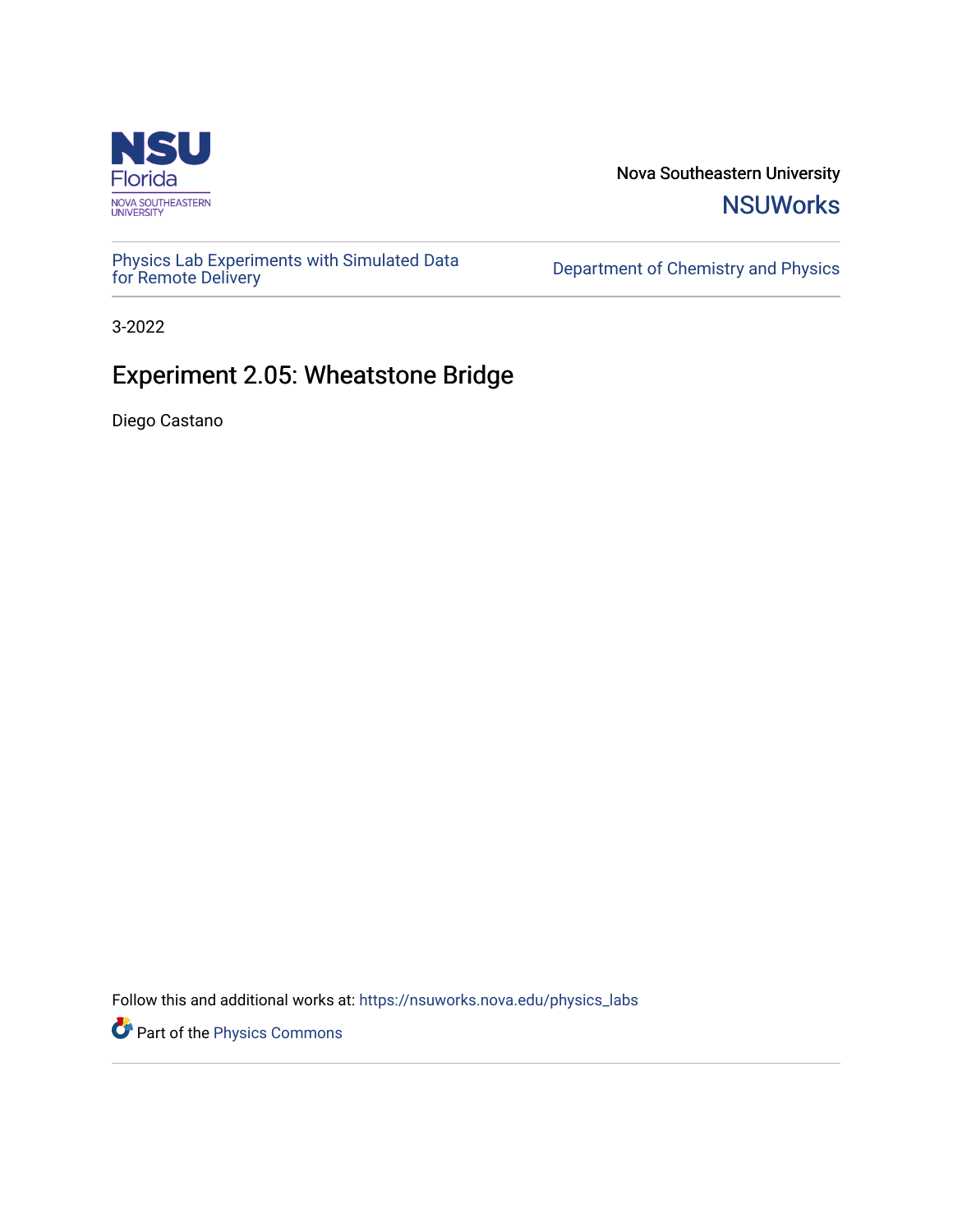#### I. EXPERIMENT 2.05: WHEATSTONE BRIDGE

#### A. Abstract

The Wheatstone bridge circuit is used to determine the resistances of several resistors.

#### B. Formulas

$$
R = \left(\frac{L_L}{L_R}\right) R_0 \tag{1}
$$

This equation is specific to the Wheatstone bridge circuit in the balanced condition described below.

Resistor color codes:

| color  | no. |
|--------|-----|
| black  | 0   |
| brown  | 1   |
| red    | 2   |
| orange | 3   |
| vellow | 4   |
| green  | 5   |
| blue   | 6   |
| violet | 7   |
| gray   | 8   |
| white  | g   |

$$
R = (10c_1 + c_2) \times 10^{c_3}
$$

where  $(c_1 c_2 c_3)$  represents the resistor's 3-color bands and R is the value of the resistance in Ohms.

#### C. Description and Background

The Wheatstone bridge circuit is used as one of two methods to determine the resistances of five carbon composition resistors. The second method uses an Ohmmeter. The rated re-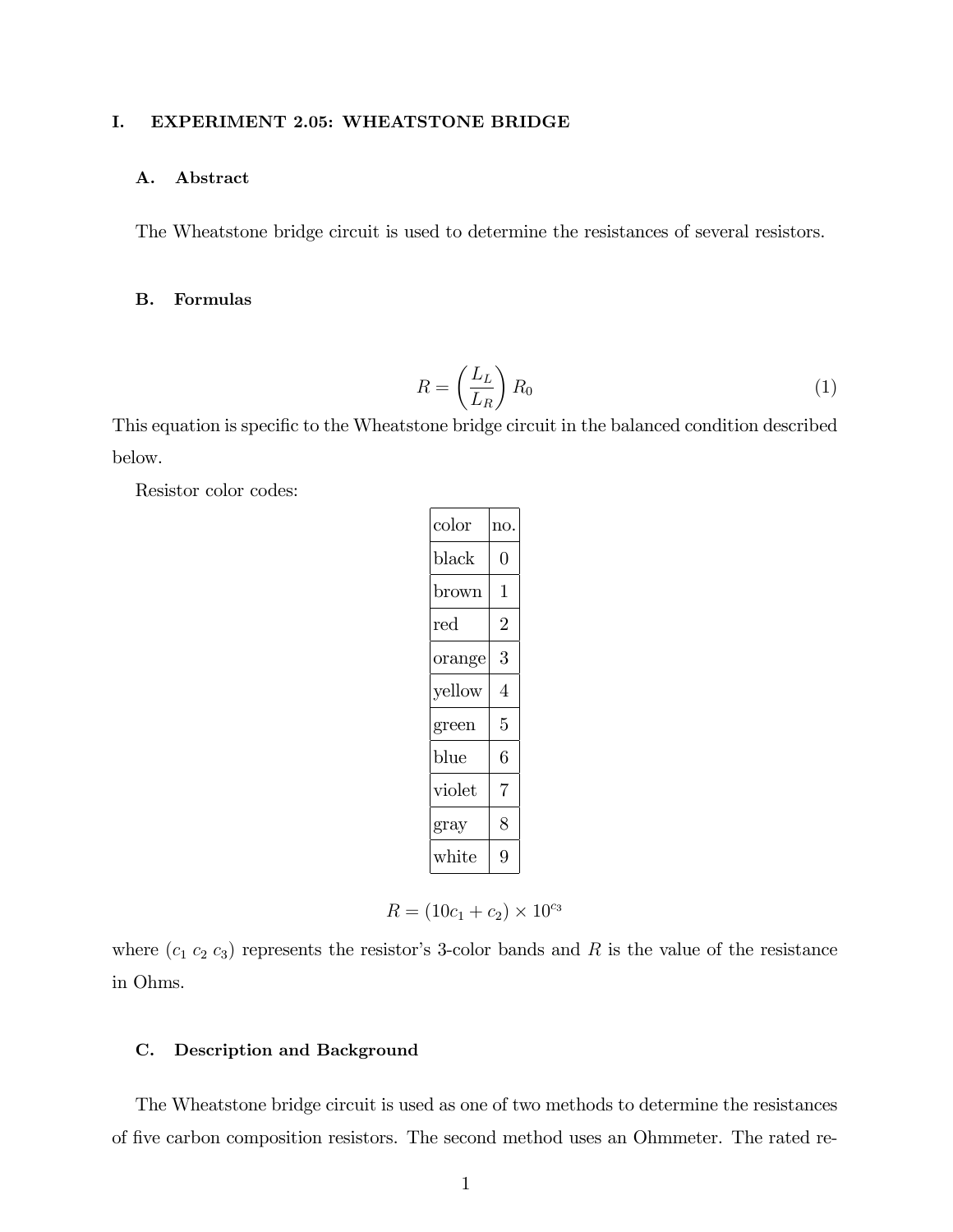

FIG. 1. The resistors used in the experiment.

sistances of the resistors are color encoded as follows  $R = (10c_1 + c_2) \times 10^{c_3}$ , where  $(c_1, c_2, c_3)$ are the three colors from left to right in Fig. 1.

In Figure 2 below, the slider, S, is moved along the length of a meter long wire, and a contact button is pressed resulting in the circuit depicted in the schematic of Fig. 3.The contact button splits the wire into to lengths,  $L_L$  and  $L_R$  with resistances  $R_L = \rho L_L/A$ and  $R_R = \rho L_R/A$ , repectively. In the balanced condition, the galvanometer registers no current flow.so that  $\Delta V_{ab} = \Delta V_{ad}$  and  $\Delta V_{cb} = \Delta V_{cd}$ . Equation (1) then follows from Ohm's law. The resistance,  $R$ , is the test resistor (or unknown); the resistance,  $R_0$ , is a dialable resistance box. By setting a value for  $R_0$ , and finding the location of the slider in the balanced condition, *i.e.*, the values of  $L<sub>L</sub>$  and  $L<sub>R</sub>$ , the value of R can be determined.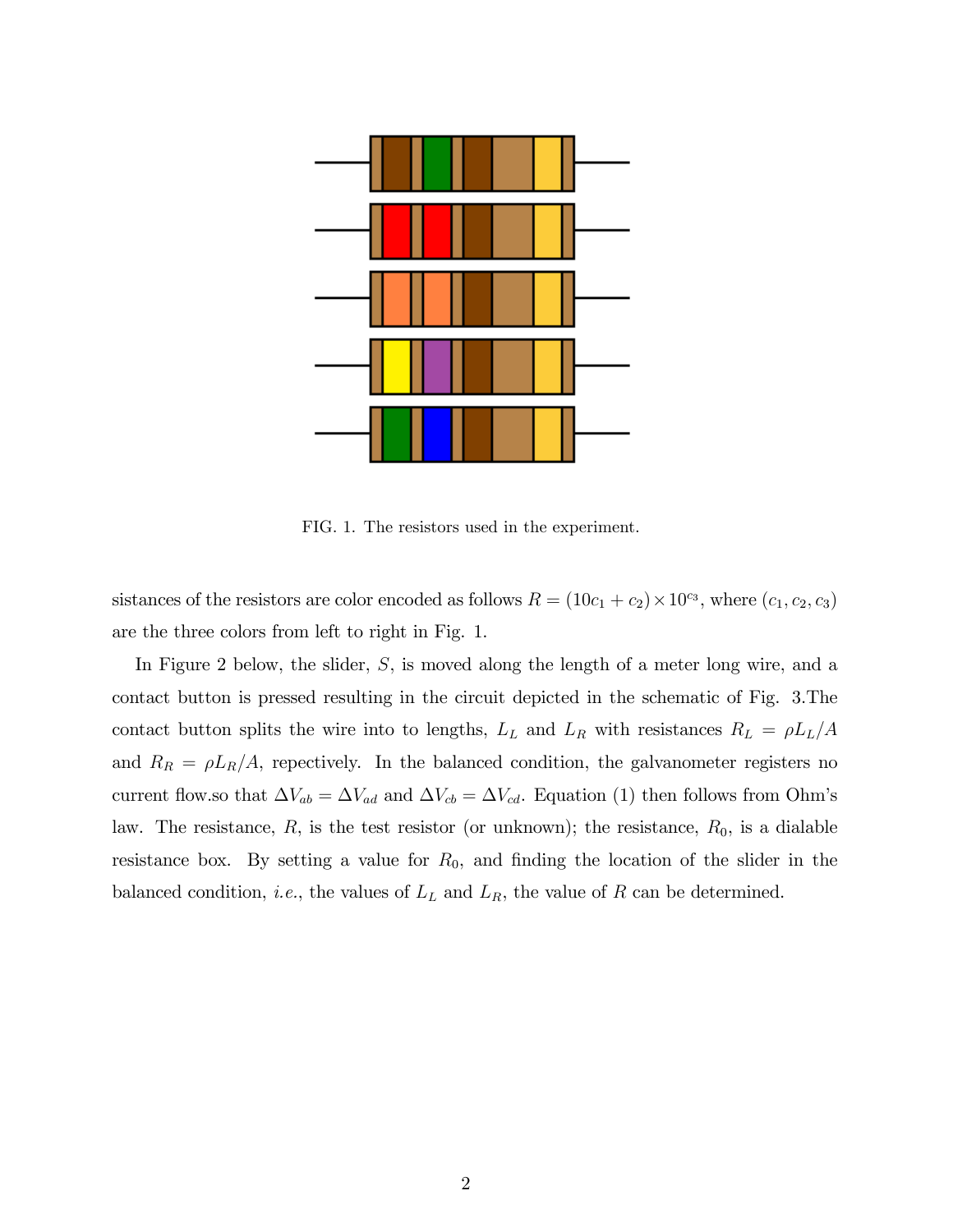#### D. Procedure



FIG. 2. Wheatstone bridge set-up for the experiment.

- 1. Set up the Wheatstone circuit in the Ögure. Note that the portion of the slider wire labelled  $L<sub>L</sub>$  is on the side of the set-up with the unknown resistance R.
- 2. Select a resistor  $(R \text{ in the figure})$  to analyze; color decode its resistance and record this value.
- 3. Set the  $R_0$  resistance (a resistance box) to be about 10% greater than the color value.
- 4. Move the slider so that the needle on the galvanometer is not deáected.This is referred to as the balanced condition, and Eq. (1) holds.
- 5. Record the length of the resistive wire to the left and to the right of the slider.
- 6. Set the  $R_0$  resistance to be about 10% less than the color value.
- 7. Move the slider so that the needle on the galvanometer is not deflected.
- 8. Record the length of the resistive wire to the left and to the right of the slider.
- 9. Measure the resistance using the ohmmeter. See Appendix I at the end of this document for important instructions on the use of multimeters.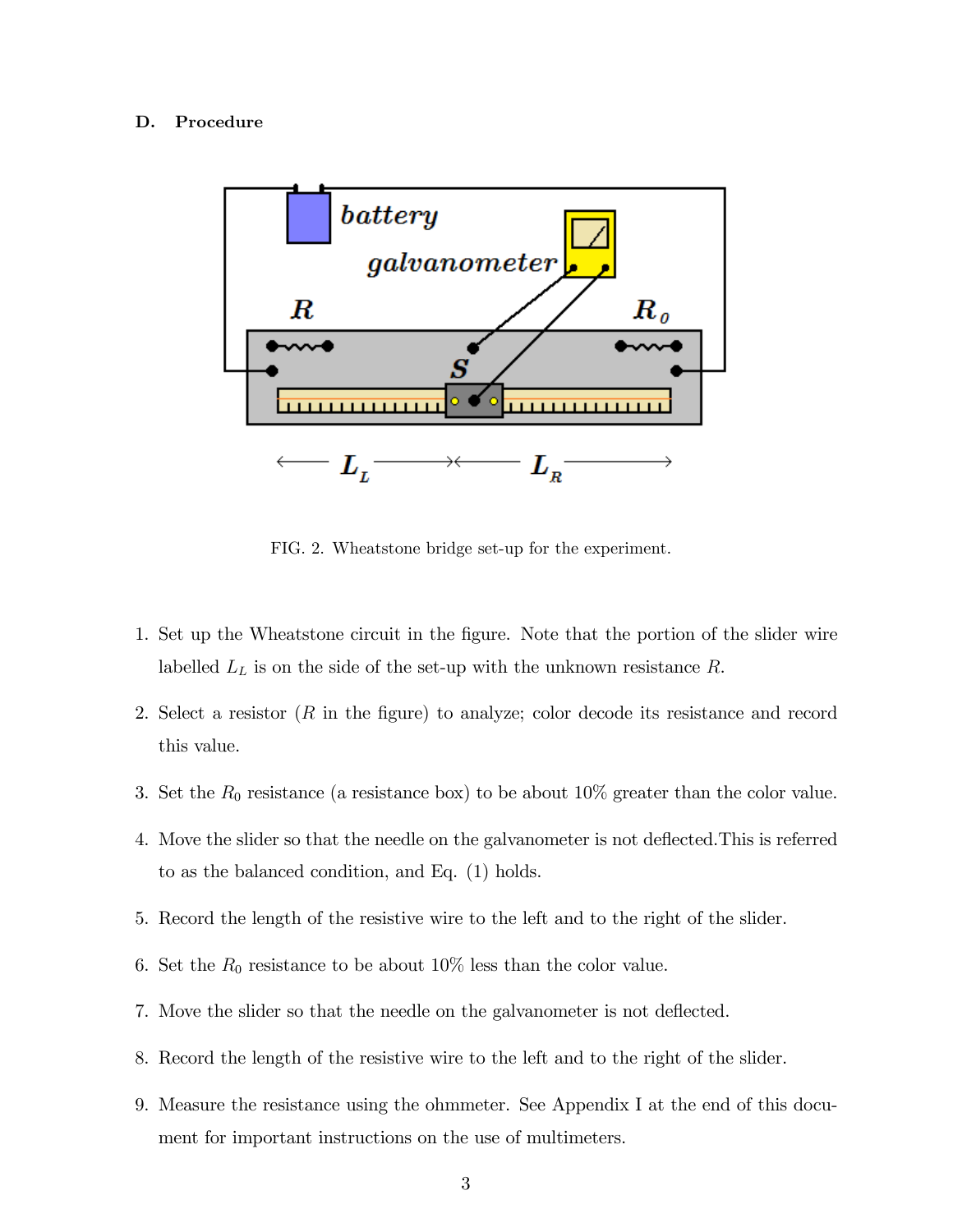10. Repeat this procedure for other resistors.



FIG. 3. Wheatstone bridge schematic.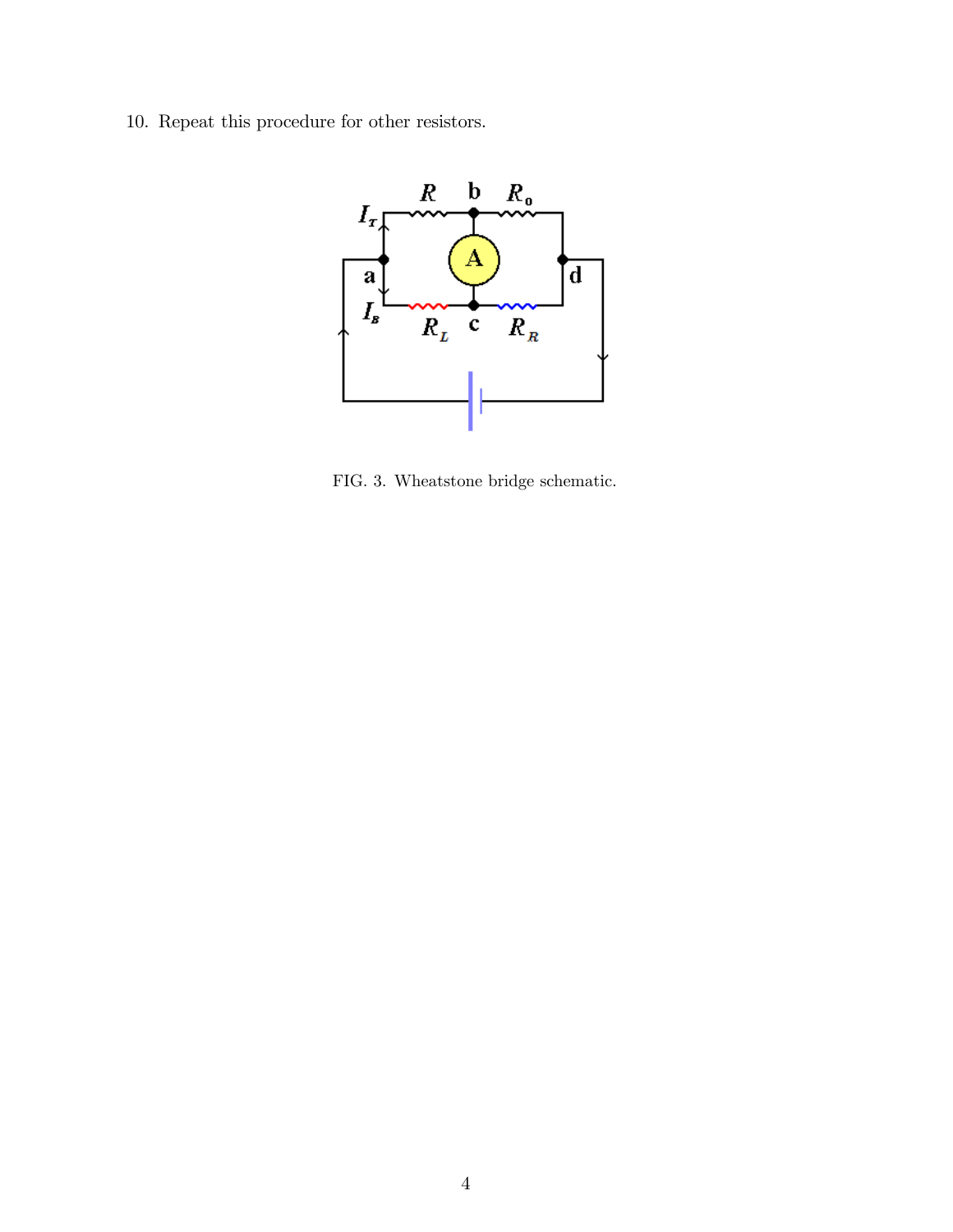## E. Measurements

|                | $\boxed{\text{resistor}\left R_{\text{by color}}\right[\Omega\left \begin{array}{c c} R_0^{(+)} \approx 1.1\ R_{\text{by color}}\left[\Omega\right]\end{array}\begin{array}{c c} L_L^{(+)}\left[\,c m\,\right]\end{array}}\right.\ \begin{array}{c c} \hline L_L^{(-)}\left[\,c m\,\right]\end{array}}$ | $L_R^{(+)}$ [ $cm$ ] | $\big R_{\rm Ohmmeter}\left[\ \Omega\ \right]\big $ |
|----------------|---------------------------------------------------------------------------------------------------------------------------------------------------------------------------------------------------------------------------------------------------------------------------------------------------------|----------------------|-----------------------------------------------------|
|                |                                                                                                                                                                                                                                                                                                         | $L_R^{(-)}$ [ cm ]   |                                                     |
| 1              |                                                                                                                                                                                                                                                                                                         |                      |                                                     |
|                |                                                                                                                                                                                                                                                                                                         |                      |                                                     |
| $\overline{2}$ |                                                                                                                                                                                                                                                                                                         |                      |                                                     |
|                |                                                                                                                                                                                                                                                                                                         |                      |                                                     |
| 3              |                                                                                                                                                                                                                                                                                                         |                      |                                                     |
|                |                                                                                                                                                                                                                                                                                                         |                      |                                                     |
| $\overline{4}$ |                                                                                                                                                                                                                                                                                                         |                      |                                                     |
|                |                                                                                                                                                                                                                                                                                                         |                      |                                                     |
| $\overline{5}$ |                                                                                                                                                                                                                                                                                                         |                      |                                                     |
|                |                                                                                                                                                                                                                                                                                                         |                      |                                                     |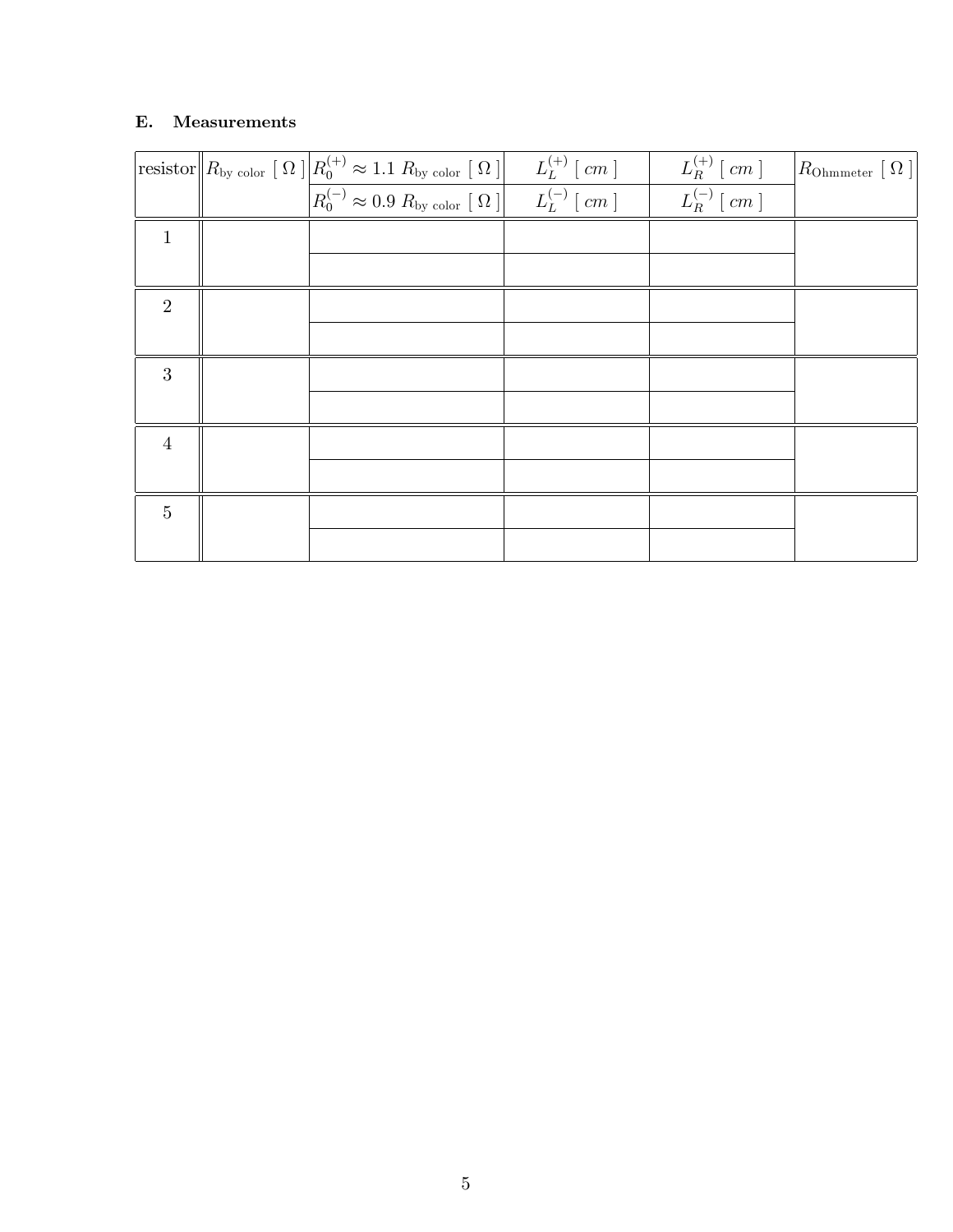### F. Instructions

- 1. Use Eq. (1) to calculate the resistance of each resistor analyzed twice, once with the (+) data and once with the (-) data.
- 2. Use the calculated values,  $R_{\text{WB}}$ , for resistors 1-5 to determine the percent errors taking  $R_{\rm Ohmmeter}$  as the accepted value.